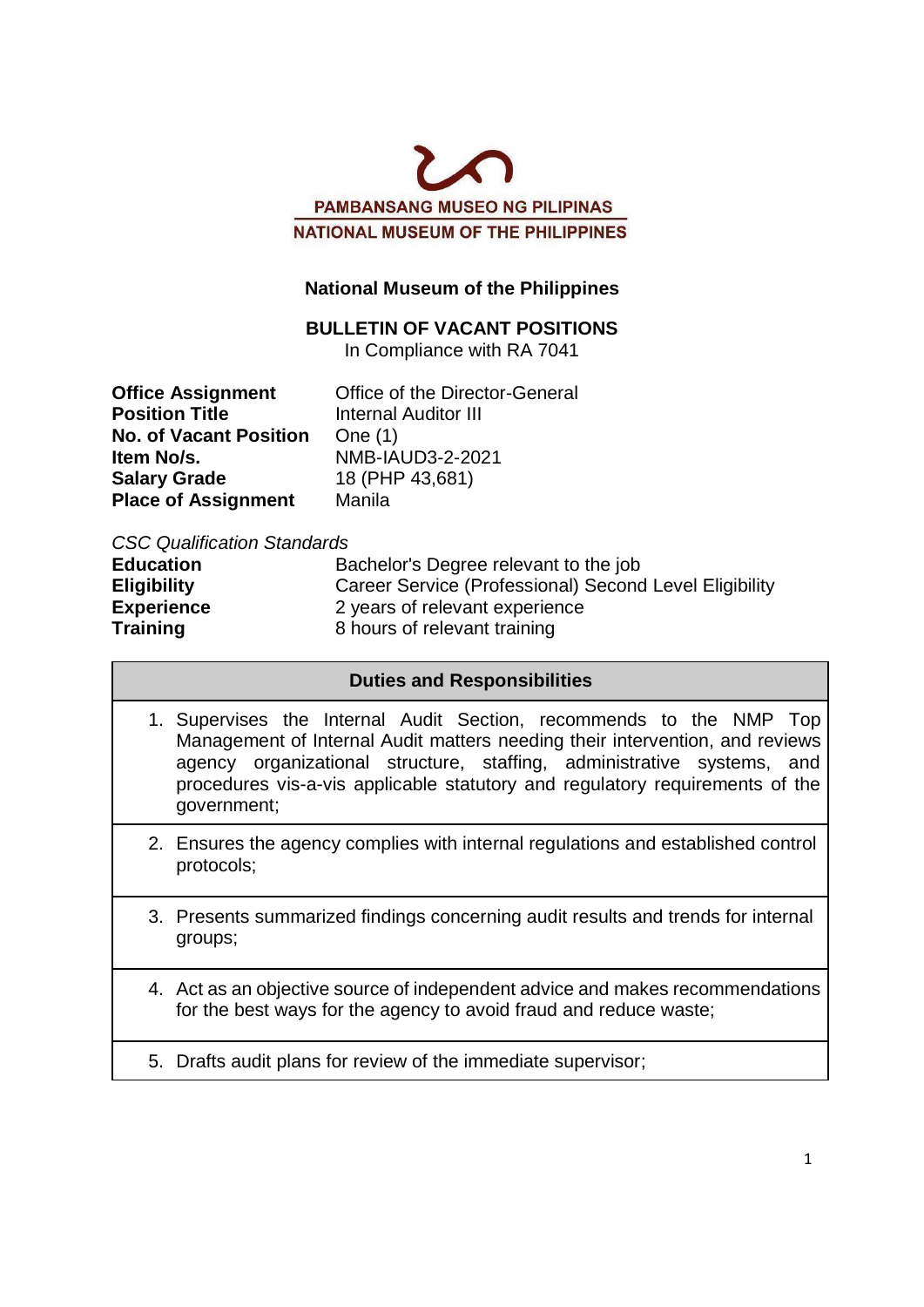- 6. Follows-up actions to determine if audit recommendations have been carried out;
- 7. Performs as the focal person for the management auditing work;
- 8. Does related work as may be assigned.

| <b>Office Assignment</b>      | Office of the Director-General |
|-------------------------------|--------------------------------|
| <b>Position Title</b>         | <b>Internal Auditor II</b>     |
| <b>No. of Vacant Position</b> | Two $(2)$                      |
| Item No/s.                    | NMB-IAUD2-3-2021               |
|                               | NMB-IAUD2-4-2021               |
| <b>Salary Grade</b>           | 15 (PHP 33,575)                |
| <b>Place of Assignment</b>    | Manila                         |

*CSC Qualification Standards*

| Career Service (Professional) Second Level Eligibility |
|--------------------------------------------------------|
|                                                        |
|                                                        |
|                                                        |

### **Duties and Responsibilities**

- 1. Under general supervision, conduct researches to obtain background information on the activities to be audited;
- 2. Examine documentation, including reports, statements, records, and memos to gather information;
- 3. Assess best financial practices for the agency and make relevant, informed suggestions based on existing auditing rules and policies;
- 4. Prepare audit reports and preserve documentation pertaining to audits for internal record;
- 5. Discuss research findings with the leader of the auditing team;
- 6. Perform as the focal person for the operations auditing work;
- 7. Do related work as may be assigned.

| <b>Office Assignment</b>      | Office of the Director-General |
|-------------------------------|--------------------------------|
| <b>Position Title</b>         | Internal Auditor I             |
| <b>No. of Vacant Position</b> | Two $(2)$                      |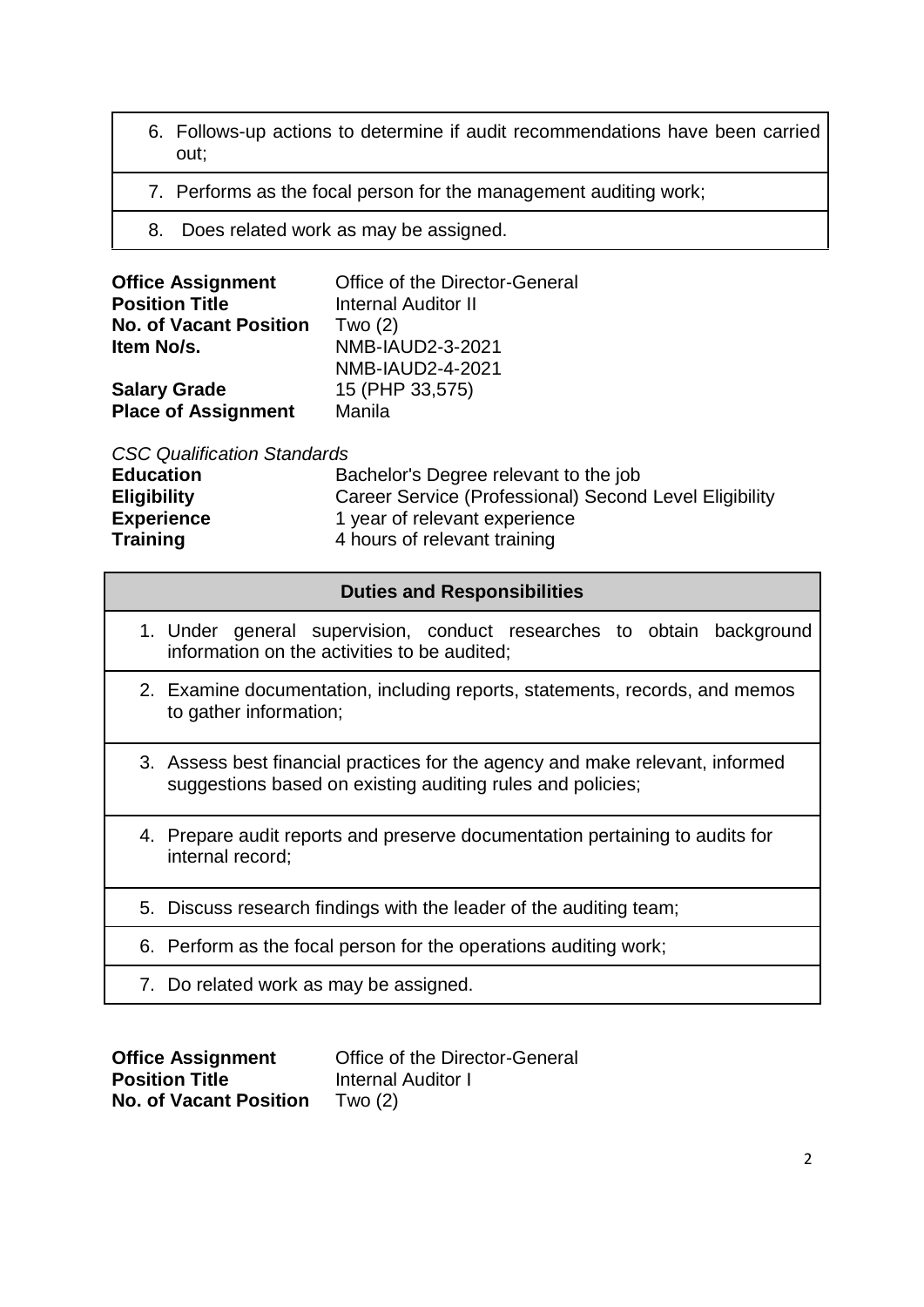**Salary Grade** 11 (PHP 23,877) **Place of Assignment** Manila

**Item No/s.** NMB-IAUD1-5-2021 NMB-IAUD1-6-2021

*CSC Qualification Standards*

**Education Bachelor's Degree relevant to the job Eligibility** Career Service (Professional) Second Level Eligibility **Experience** None required **Training Communist Communist Praining Communist Praise Praise Praise Praise Praise Praise Praise Praise Praise Praise Praise Praise Praise Praise Praise Praise Praise Praise Praise Praise Praise Praise Praise Praise Prais** 

## **Duties and Responsibilities**

- 1. Under general supervision, conduct researches to obtain background information on the activities to be audited;
- 2. Complete standard documents and questionnaires to confirm internal controls
- 3. Discuss research findings with the leader of the auditing team;
- 4. Perform support to operations auditing work;
- 5. Prepare audit reports and preserve documentation pertaining to audits for internal record;
- 6. Do related work as may be assigned.

Interested applicants must submit the following via online to **recruitment@nationalmuseum.gov.ph**, with the subject line **Position (Item No.), Division – Surname, First Name, Middle Initial.**

**Application letter** addressed to the Deputy Director-General for Administration, indicating the position applied for, item number, and name of the division.

> ATTY. MA. ROSENNE M. FLORES-AVILA Deputy Director-General for Administration National Museum of the Philippines

Duly notarized and properly accomplished CS Form No. 212, Revised 2017 or **Personal Data Sheet** (with most recent photo) and **Work Experience Sheet**

Blank copies of the Personal Data Sheet and Work Experience Sheet may be downloaded from bit.ly/NMPRecruitment2021\_Forms.

Please combine the PDF copies of your Personal Data Sheet (PDS) and Work Experience Sheet (WES) into a single file.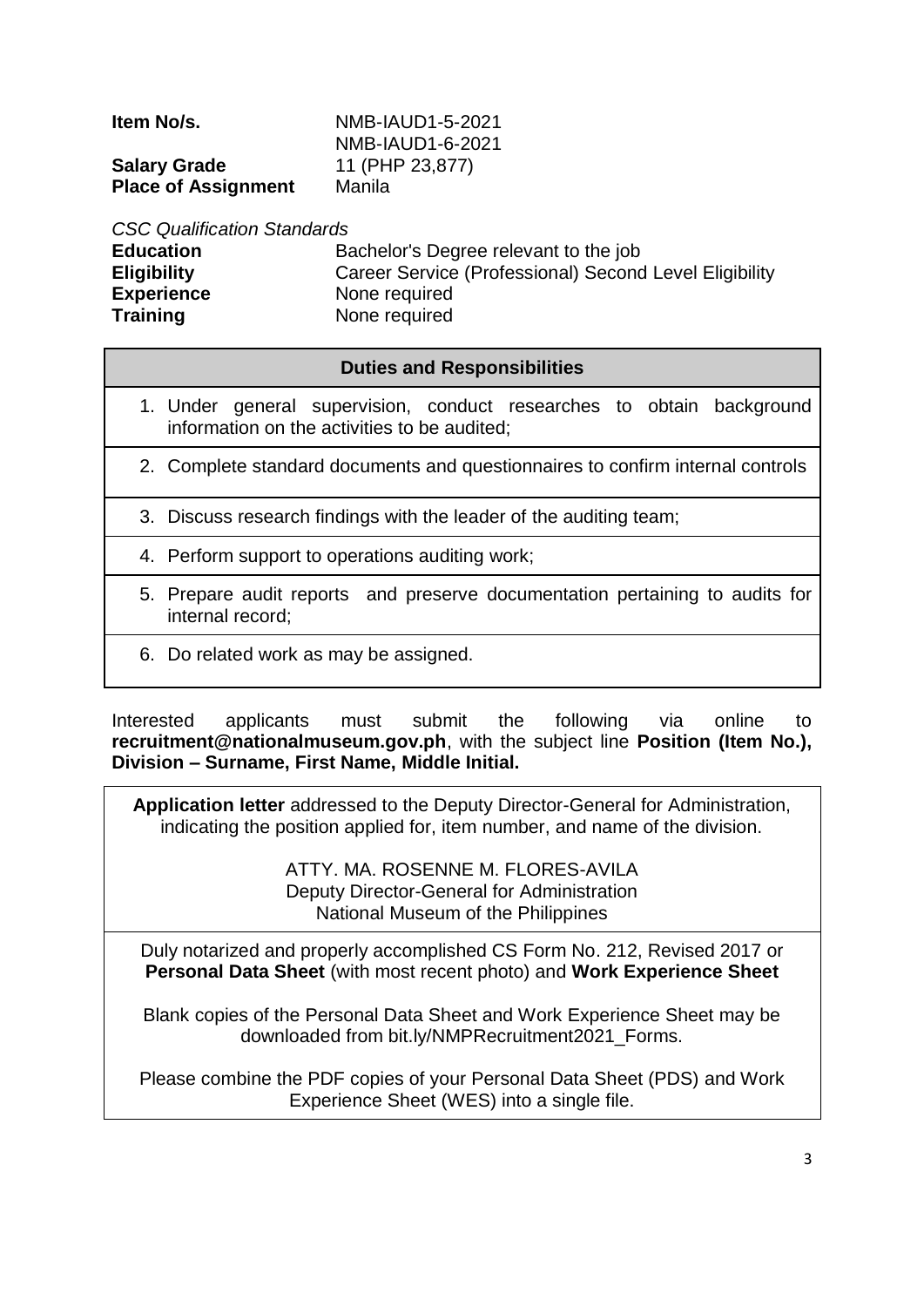Scanned copy/ies of **Certificate of Eligibility/board rating/valid license**

For multiple documents, please combine the PDF copies of these into a single file.

Scanned copy/ies of previous and current **employment certificates** with duties and responsibilities, if applicable

For multiple documents, please combine the PDF copies of these into a single file

Scanned copy/ies of two (2) recent **performance ratings** from previous and current employers, if applicable

For multiple documents, please combine the PDF copies of these into a single file.

# Scanned copy/ies of **relevant training/seminar certificate/s**

Trainings/seminars acquired during college or those with unavailable certificates shall not be considered.

For multiple documents, please combine the PDF copies of these into a single file.

# Scanned copies of **diploma** and **transcript of records**

For multiple documents, please combine the PDF copies of these into a single file.

Applicants must meet the qualification standards and submit their applications on **January 18, 2022 – January 31, 2022**. Incomplete submission of documents will not be entertained and only shortlisted applicants will be notified.

The National Museum of the Philippines highly encourages all interested and qualified applicants, including persons with disability (PWD) and members of the indigenous communities irrespective of sexual orientation and gender identities, to apply.

## *Important Reminders*

- 1. Files should be in a PDF and must not be compressed into archive file formats such as RAR or ZIP.
- 2. If applying for multiple positions, submit a separate set for each.
- 3. Late and incomplete submissions will not be accepted.
- 4. Only shortlisted applicants shall be notified.

# (Original signed) **ANGELO S. MACARIO**

Supervising Administrative Officer Human Resource Management Division